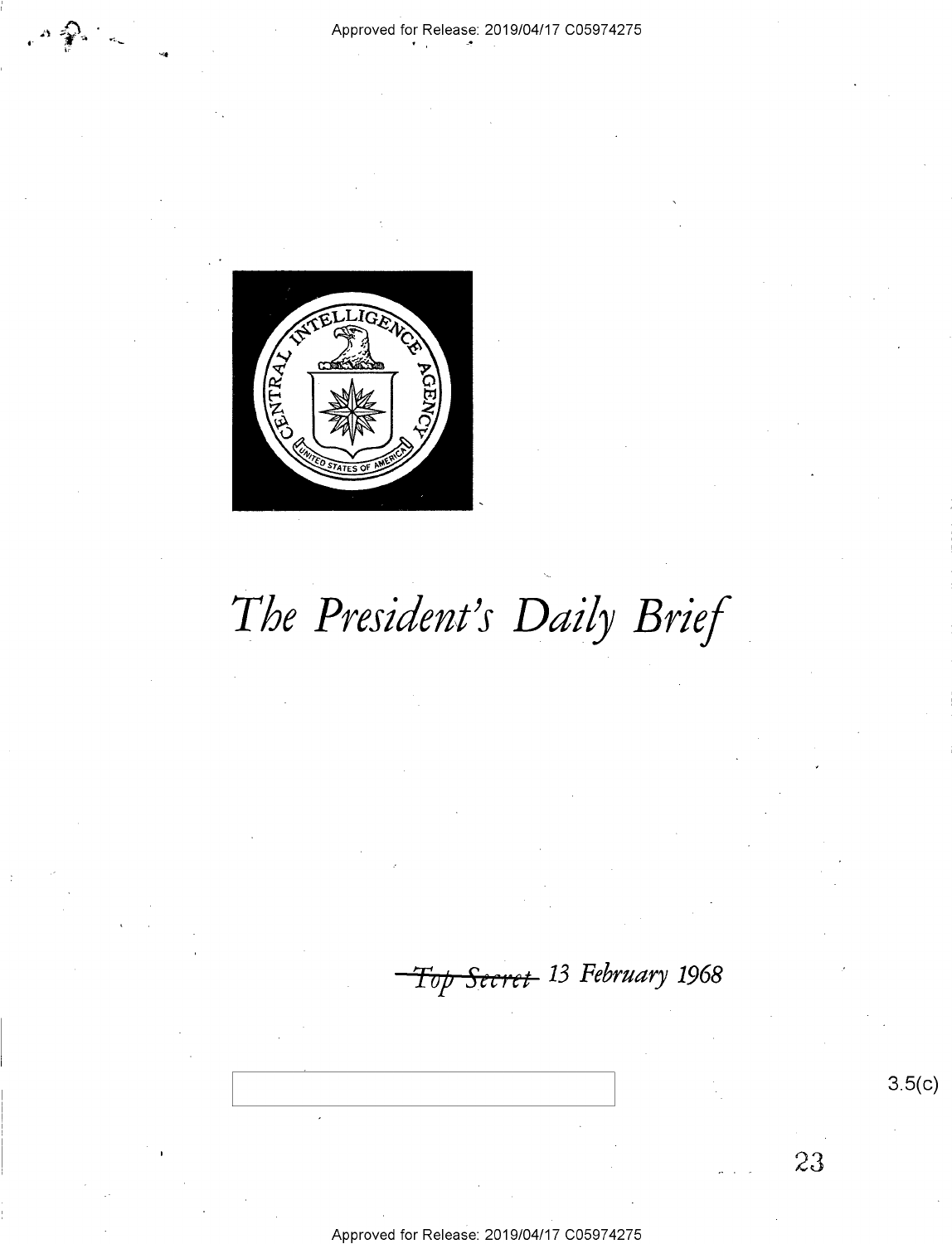Approved for Release: 2019/04/17 C05974275



 $3.5(c)$ 

PRESIDENT'S DAILY BRIEF 13 FEBRUARY 1968

### LATE ITEM

Korea  $(as of 6:00 AM)$ EST)

Radio Pyongyang has charged that US troops infiltrated across the Demilitarized Zone this morning. There was an exchange of fire in the area mentioned by Pyongyang, but Embassy Seoul has no information concerning any infiltration.

 $3.5(c)$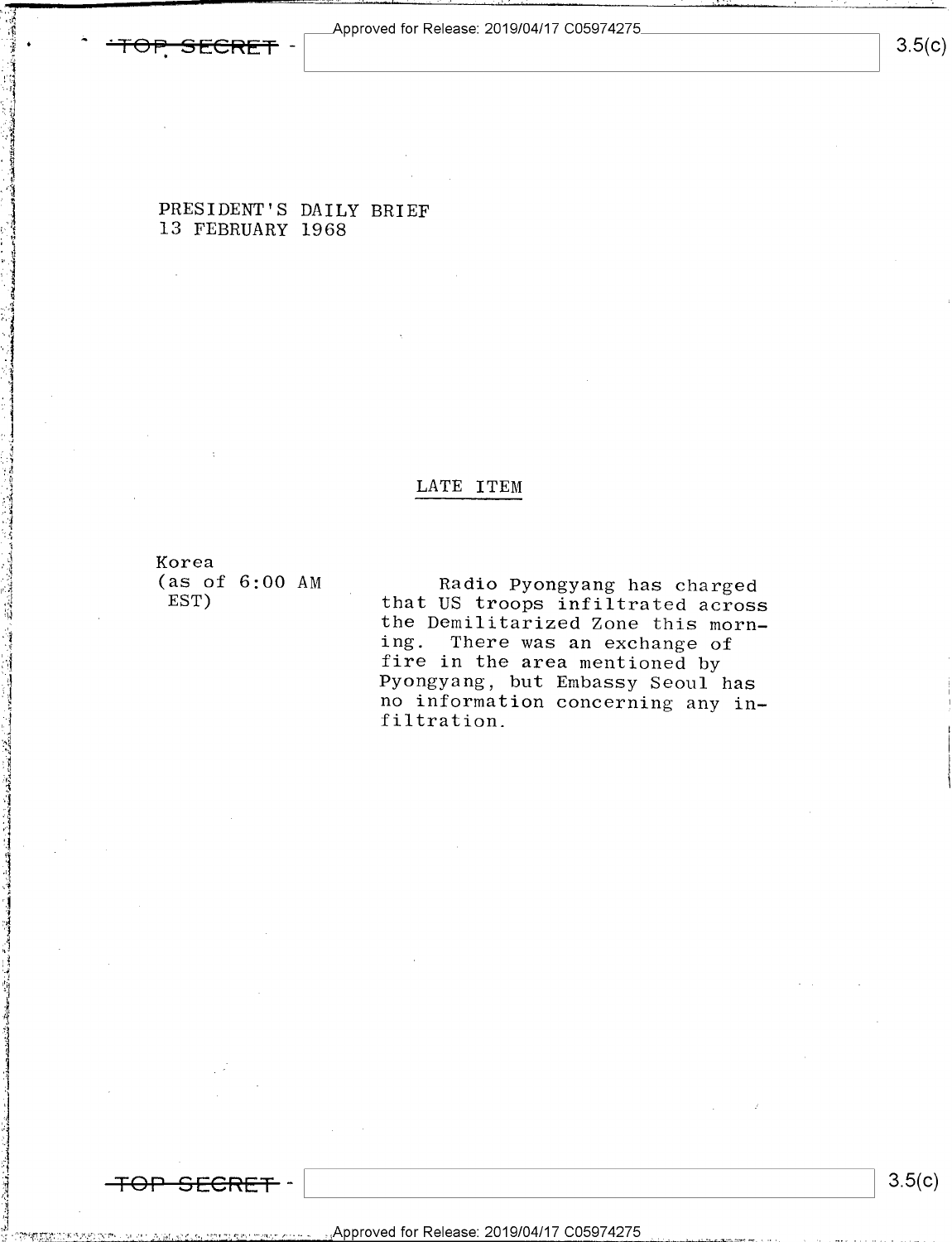DAILY BRIEF 13 FEBRUARY 1968

-

1. South Vietnam There have been no significant<br>(as of 5:30 AM changes in the military situation do (as of 5:30 AM changes in the military situation during the night. Enemy activity throughout the country has, for the last 24<br>hours, been largely confined to widely scattered attacks against allied posi-<br>tions. The rocket barrage on Bien Hoa tions. The rocket barrage on Bien Hoa Air Base did little damage.

> In Hue and Saigon, allied forces are continuing to clean up pockets of enemy resistance. Life is beginning to return to normal in the more secure areas of Saigon.

Yesterday at least two North Viet-<br>namese IL-14 aircraft started on a tac-<br>tical mission to the south, which was apparently aborted because of poor weather.

2. Laos  $\qquad \qquad$ 

a sharp increase in south-<br>bound truck traffic into Laos through<br> the Mu Gia Pass during the first week<br>in February. The number of trucks was almost double the daily average for<br>January. Roadwatch teams in Laos sa January. Roadwatch teams in Laos said ' and towing artillery instead of moving the usual fuel, food, and other supplies.

The increased traffic could be<br>partly in support of the Communist build-up around Khe Sanh.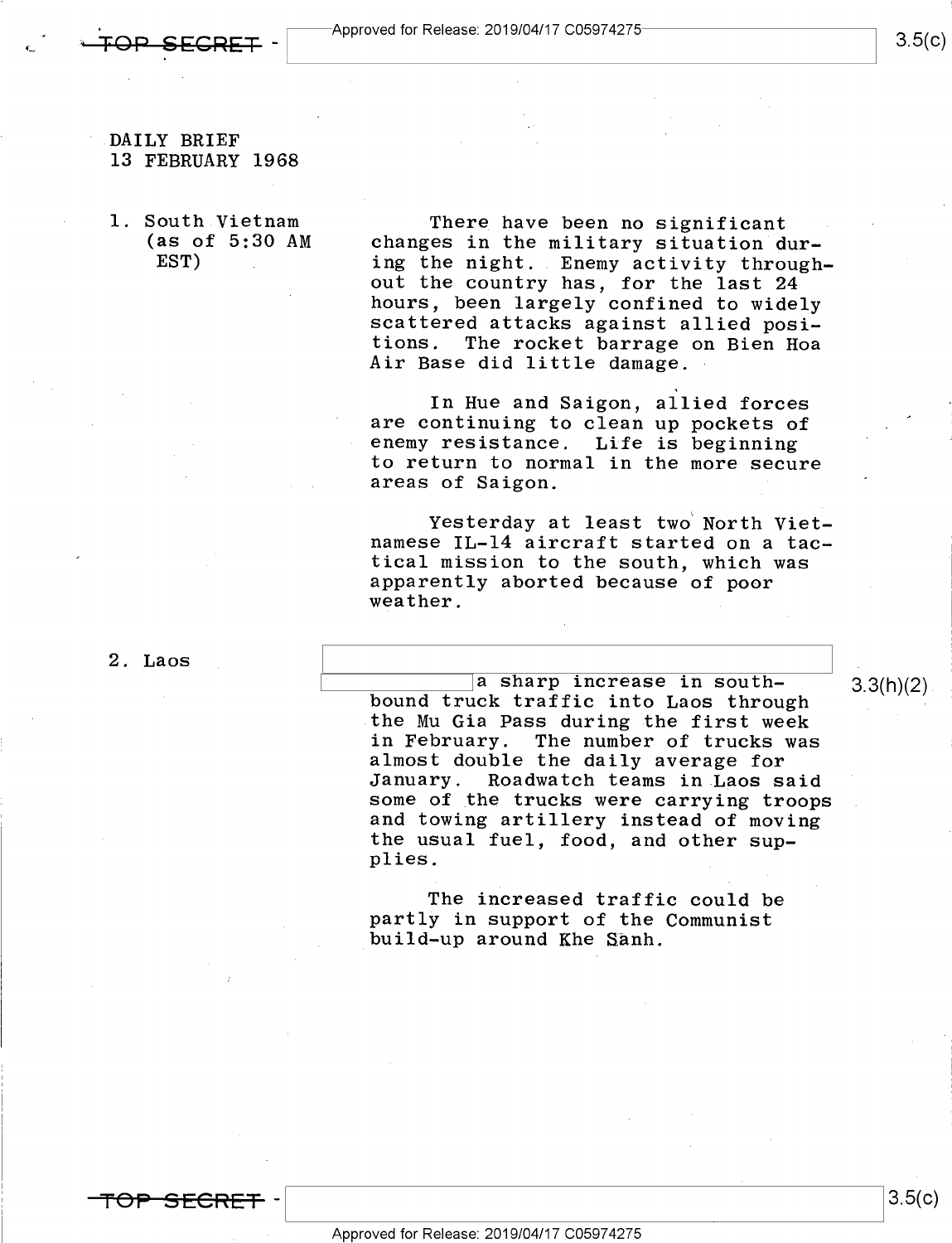### 3. Jordan

. <del>TOP SLCKET</del> 1

Fears of a serious Israeli attack<br>in the Jordan valley area are gripping Amman. After almost daily exchanges of fire across the river since last Thursday, the Israelis have moved reinforce-<br>ments into the area.  $\begin{bmatrix} 3.3(h)/2 \end{bmatrix}$ 

 $3.5(c)$ 

|  | 0.0(17)   |
|--|-----------|
|  | 3.3(h)(2) |
|  |           |
|  |           |
|  |           |

### 4. Rumania

A still suspicious Rumania has de-<br>cided to send a delegation to the Buda-<br>pest meeting of Communist parties later this month. The Rumanians decided to show up only after extensive consultations with other parties, including the Chinese. Peking may regard the presence of a Rumanian delegation as a useful check on the Soviets.

3.3(h)(2)

delegation<br>will oppose criticism of any Communist<br>party as well as attempts to conclude binding agreements. The Rumanians will also try to get a world conference of Communist parties (Moscow's ultimate aim) put off as long as possible.

5. Communist China

 $3.3(h)(2)$ 

 $\mathcal{F}$ 

 $\begin{bmatrix} 3.5(C) \end{bmatrix}$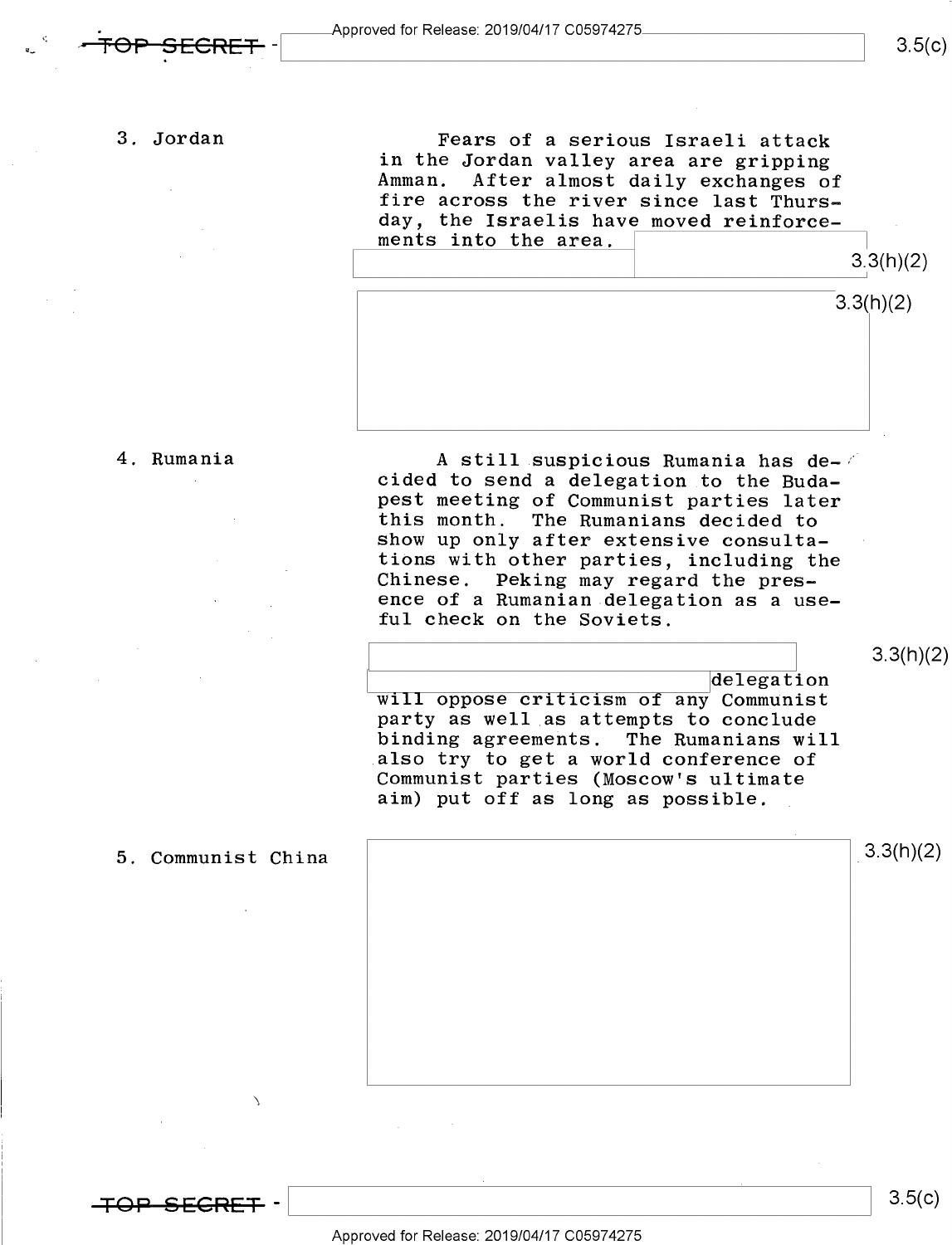.

6. Thailand Ambassador Unger notes that Thai<br>leaders have begun privately to ex-<br>press concern about US ability to win<br>a military victory in South Vietnam. Also, the deputy prime minister has pub-<br>licly called seizure of the Pueblo a<br>dramatic example of the "fact" that Com-<br>munists retain the initiative in Asia.

> Thai leaders would like both addi- tional US military aid and a mutual de- fense agreement. They can be expected to speak out loud and clear if their uneasiness increases.

> So far, there have been no indica-<br>tions that the Thais are planning to<br>renege on their commitment to supply an<br>additional 10,000 troops to Vietnam.<br>The troops are scheduled to arrive by<br>mid-summer 1968.



#### Approved for Release: 2019/O4/17 CO5974275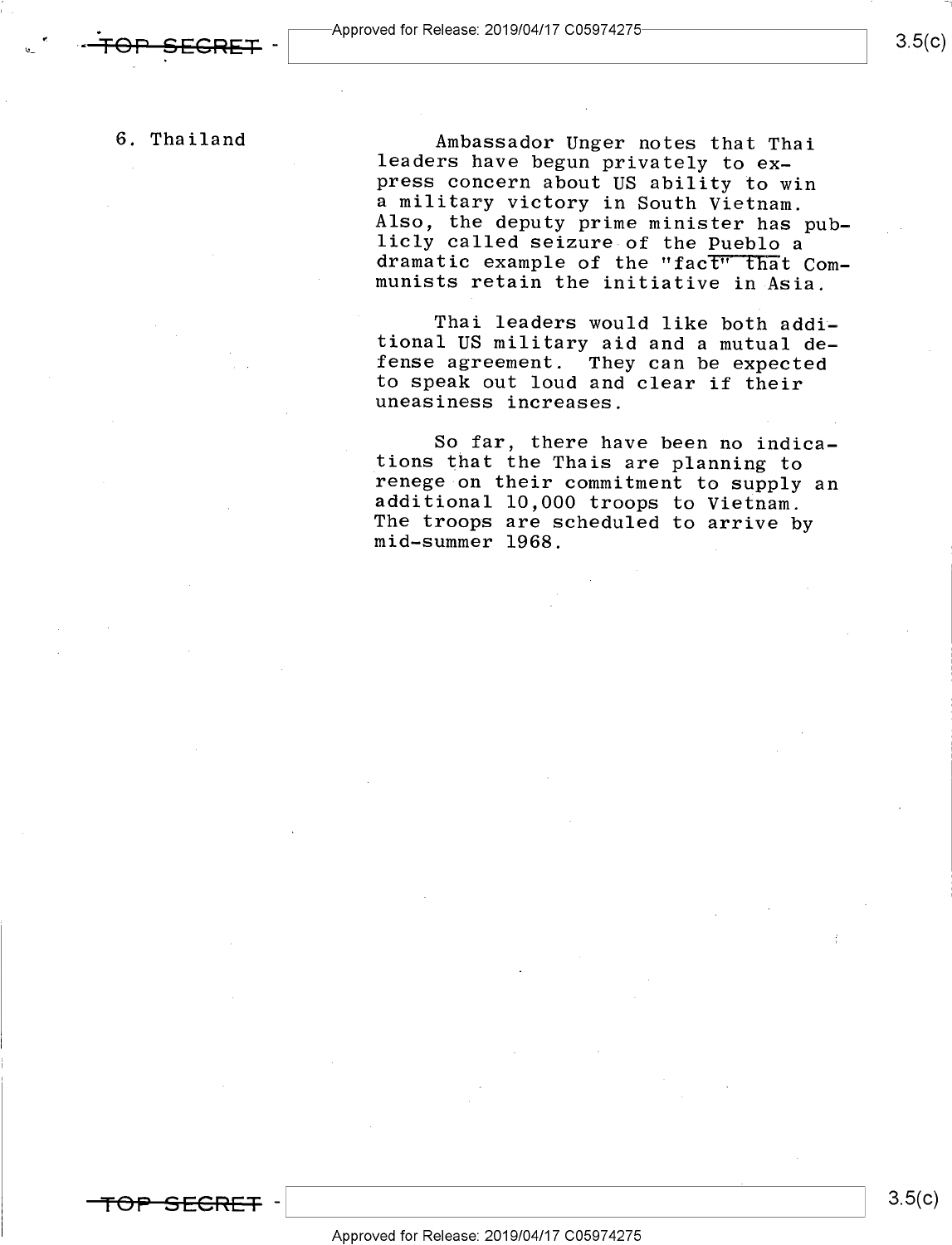<del>Top Secret</del>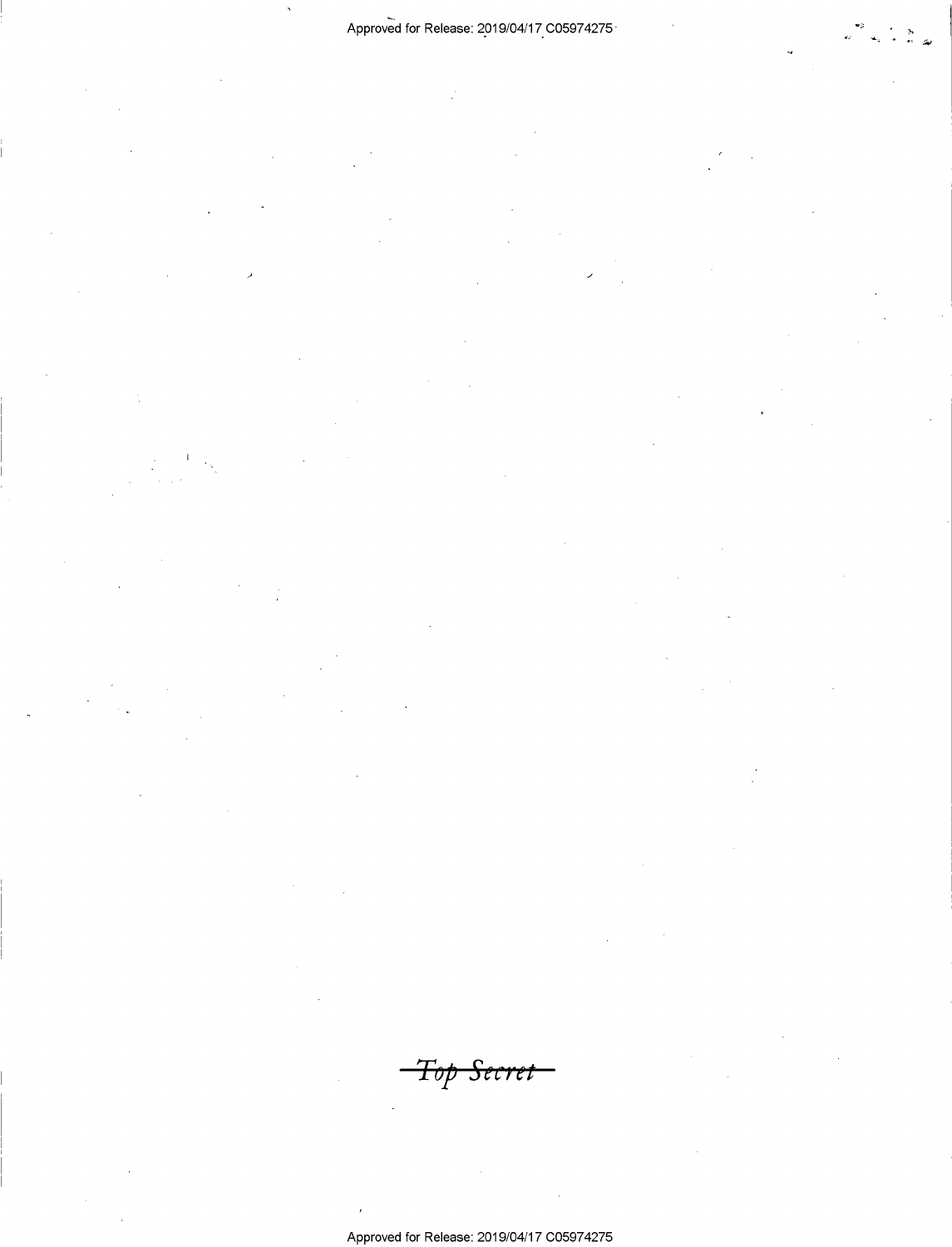<del>Top Secret</del>



### FOR THE PRESIDENT'S EYES ONLY

# Special Daily Report on North Vietnam

Top Secret 3.5(c)

16 13 February 1968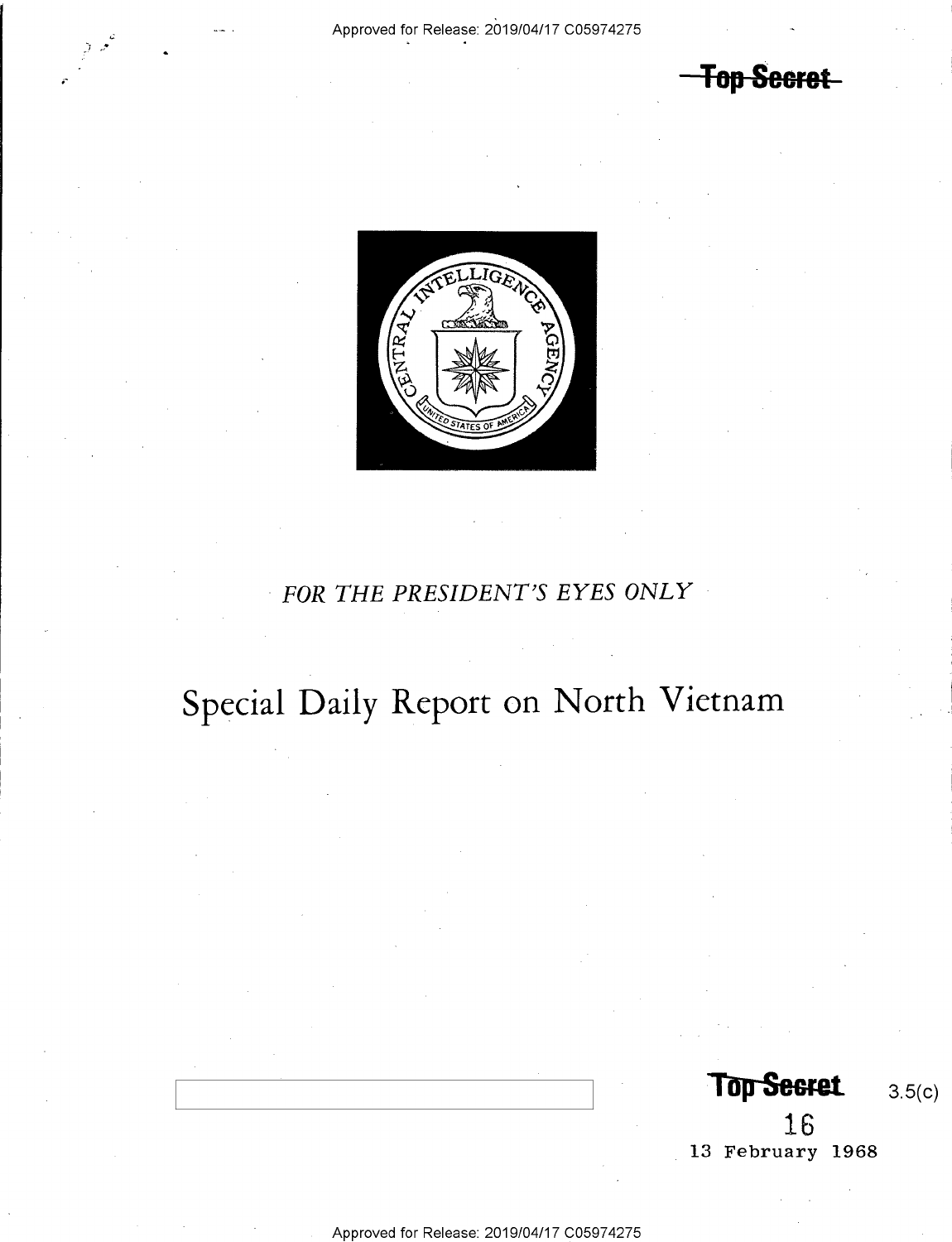## Special Daily Report on North Vietnam<br>for the President's Eyes Only

### l3 February 1968

### I. NOTES ON THE SITUATION

Propaganda Roundup: Hanoi propaganda is con-<br>tinuing to hammer away on the theme that the Viet<br>Cong offensive has "broken the backbone of the US<br>war of aggression" and undermined the "puppet army<br>and administration." An ed

### >l< \* \*

Hanoi Reports Messages to the American People:<br>Hanoi on 10 February broadcast the text of a letter<br>to the American people from one of the front organi-<br>zations it claims has sprung up in South Vietnam in<br>the wake of the cu

On ll February, the North Vietnamese broadcast a letter from the Liberation Front's women's organi-<br>zation to American women. The letter asked Ameri-<br>can women "to demand an early end to this dirty war<br>so that your sons and husbands are not forced to go<br>there and kill

<del>IOP SECRET</del>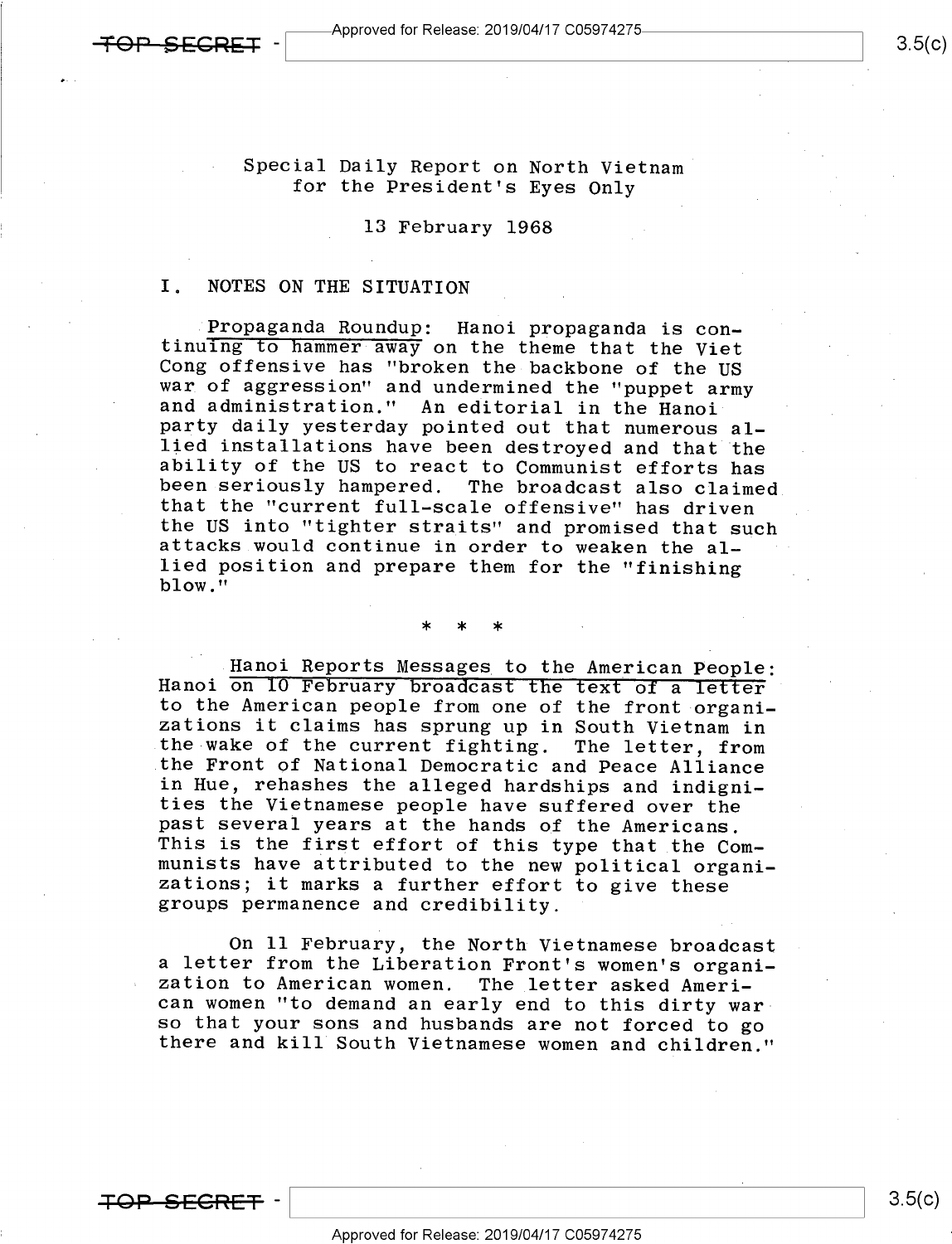Front Group Recruiting: Hanoi may be trying to round up personnel for some of the new political front groups it surfaced in South Vietnam during the Tet offensive. Some of these people may even be slated to participate in a "coalition" government,<br>which the Communists now seem determined to create unilaterally.

\* \* \*

Hanoi-Haiphong Mail:  $3.3(h)(2)$ 

in mid-January mail was<br>taking an average of ib days to go between Hanoi and Haiphong. It was taking ten days to get small orders of provisions from a duty-free shop in Hai-<br>phong and another 15 days for their delivery to<br>Hanoi. Hanoi. <sup>V</sup>

\* \* \*

 $-2-$ 

<del>-TOP SECRET</del> -

Approved for Release: 2019/O4/17 CO5974275

 $\frac{1}{8}$   $\frac{3.5(k)}{k}$ 

3.3(h)(2)

3.3(h)(2)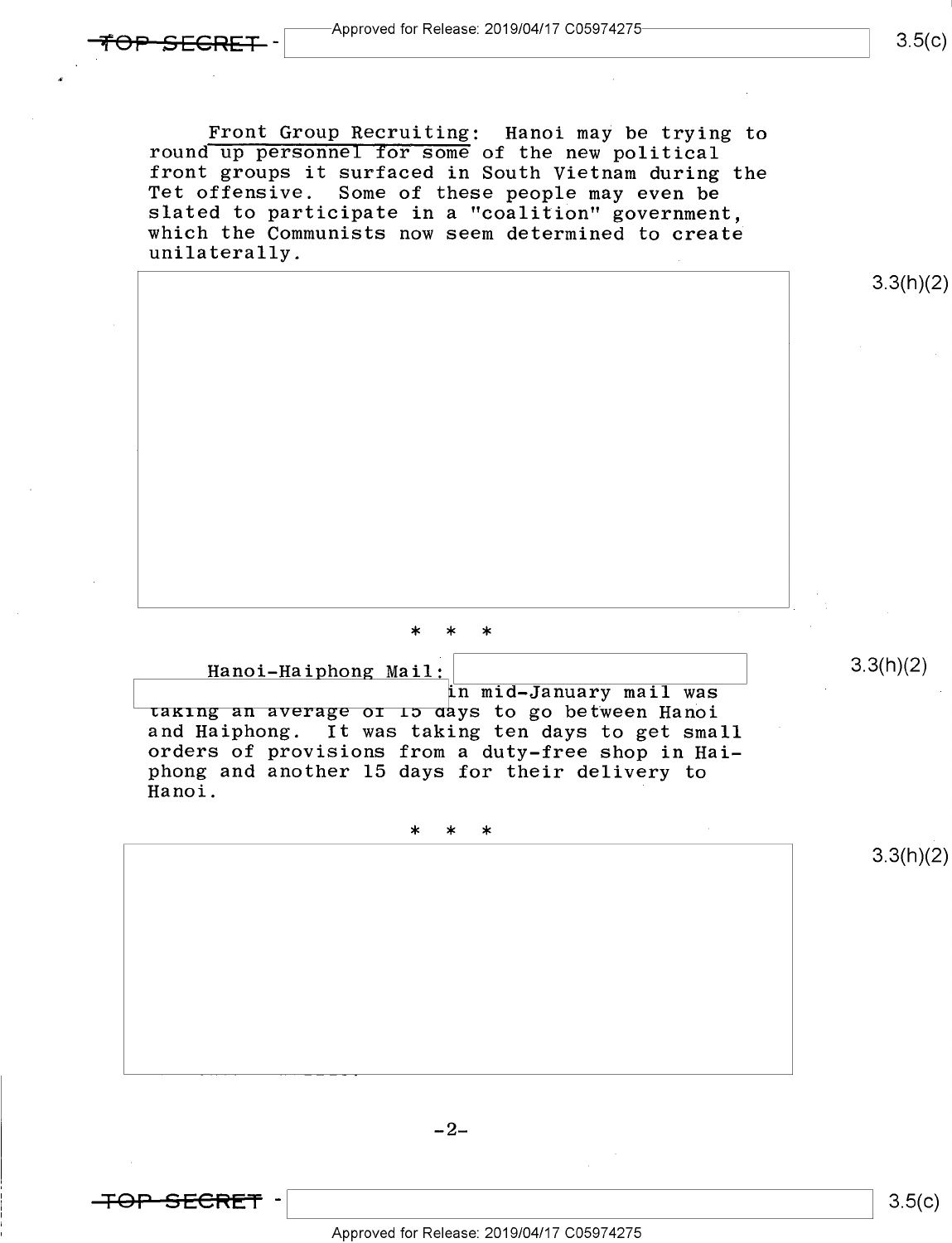Approved for Release: 2019/O4/17 CO5974275



 $3.5(c)$ 

3.3(h)(2)

### \* \* \*

No Special Flight for Prisoners: The Canadians<br>have informed Embassy Saigon that their efforts to<br>arrange a special International Control Commission<br>flight to Hanoi for today, to bring out the three US<br>pilots, were unsucce

### \* \* \*

II. NORTH VIETNAMESE REFLECTIONS OF US POLITICAL ATTITUDES ON THE WAR

Hanoi and Liberation Front on Robert Kennedy<br>Speech: Hanoi's initial references to Senator<br>Robert Kennedy's Chicago speech are contained in two brief Vietnamese and Thai language broadcasts<br>yesterday. Both broadcasts quote Kennedy as criti-<br>cizing the US for "spending hundreds of millions<br>of dollars to support the corrupt and impotent Sai-<br>gon government." Nei

The Liberation Front, in a 12 February Viet-<br>namese language broadcast, included the same state-<br>ments Hanoi attributed to Kennedy. It also re-<br>ported that he said a political settlement is the<br>only way to restore peace, t take part in all negotiations, and that escalation<br>in Vietnam has reduced US prestige throughout the<br>world. By way of comment, the Front broadcast<br>stated that "although still far from the truth,"<br>Kennedy's words represent tical circles which realize that the US war in-Vietnam and escalation have failed."

 $-3-$ 

 $\overline{r}$